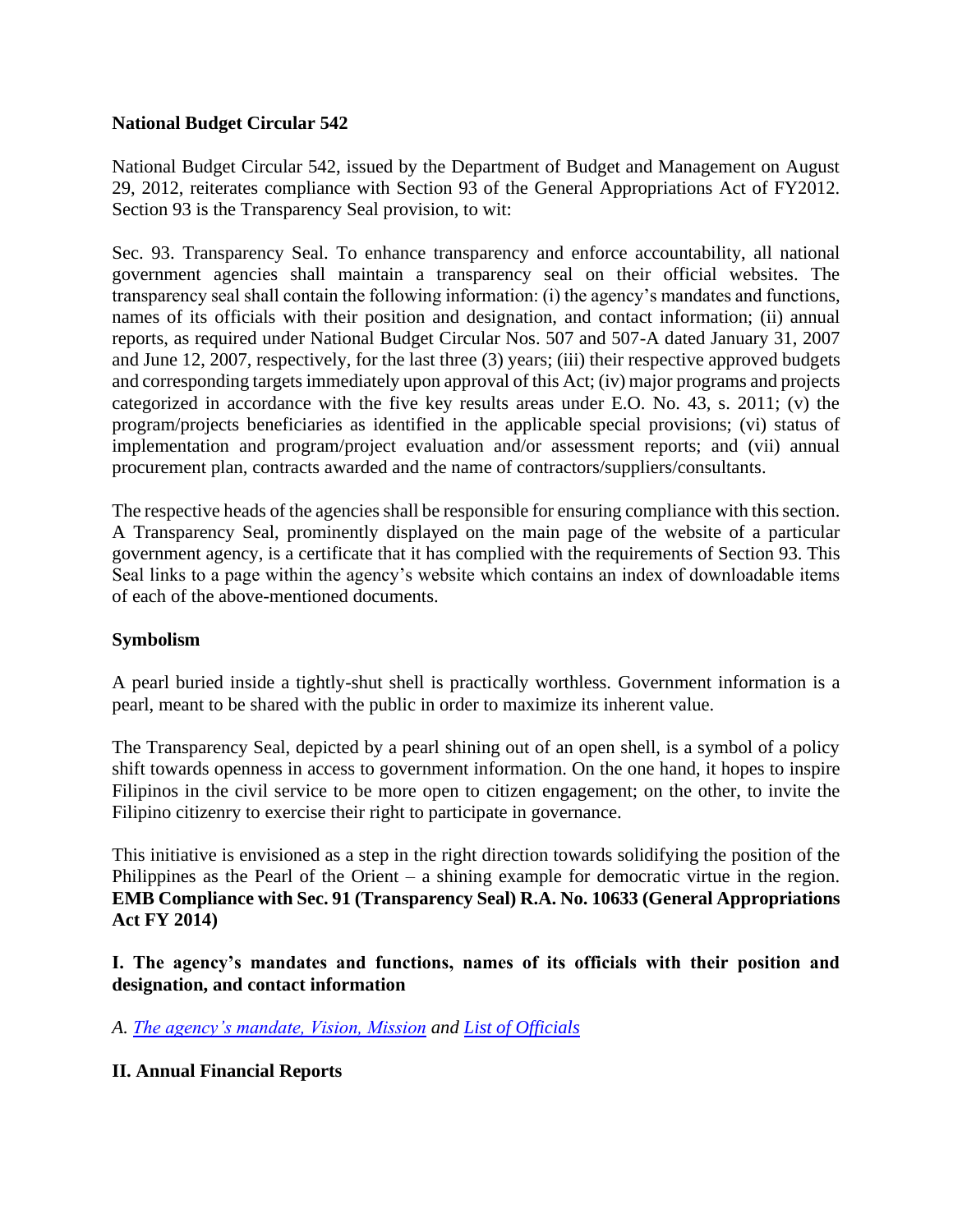FAR NO.1: SAAOBDB (Statement of Appropriations, allotments, Obligations, Disbursements and Balances)

*[A. FAR NO.1 Statement of Appropriations, allotments, Obligations, Disbursements & Balances](http://emb.gov.ph/wp-content/uploads/2016/05/FAR-NO.1-AS-OF-MARCH-31-2016.pdf)  [\(as of March 31, 2016\)](http://emb.gov.ph/wp-content/uploads/2016/05/FAR-NO.1-AS-OF-MARCH-31-2016.pdf) [Current Appropriation](http://emb.gov.ph/wp-content/uploads/2016/05/FAR-NO.1-AS-OF-MARCH-31-2016.pdf)*

*[A. FAR NO.1 Statement of Appropriations, allotments, Obligations, Disbursements & Balances](http://emb.gov.ph/wp-content/uploads/2015/12/2015-FAR-NO-1-CURRENT.pdf)  [\(as of September 30, 2015\)](http://emb.gov.ph/wp-content/uploads/2015/12/2015-FAR-NO-1-CURRENT.pdf) [Current Appropriation](http://emb.gov.ph/wp-content/uploads/2016/05/FAR-NO.1-AS-OF-MARCH-31-2016.pdf)*

*[B. FAR NO. 1 Statement of Appropriations, allotments, Obligations, Disbursements & Balances](http://emb.gov.ph/wp-content/uploads/2015/12/2015-FAR-NO-1.pdf)  [\(as of September 30, 2015\) Continuing Appropriation](http://emb.gov.ph/wp-content/uploads/2015/12/2015-FAR-NO-1.pdf)*

*A. FAR No.1 – [Statement of Appropriations, allotments, Obligations, Disbursements & Balances](http://emb.gov.ph/wp-content/uploads/2016/01/Transparency-Seal-FAR-1.pdf)  [\(as of December 2014\)](http://emb.gov.ph/wp-content/uploads/2016/01/Transparency-Seal-FAR-1.pdf)*

*B. FAR No. 1 – [Statement of Appropriations, Allotments, Obligations, Disbursements and](http://emb.gov.ph/wp-content/uploads/2016/01/Statement-of-Appropriation-Dec.2013.pdf)  Balances (As [of December 2013\)](http://emb.gov.ph/wp-content/uploads/2016/01/Statement-of-Appropriation-Dec.2013.pdf)*

## **Summary Report on Disbursements**

*[2016](http://emb.gov.ph/wp-content/uploads/2016/05/FAR-NO.1-A-AS-OF-MARCH-31-2016.pdf)*

*[2015](http://emb.gov.ph/wp-content/uploads/2015/11/FAR-NO.1-A-JUNE-30-2015-CONTINUING-APPROPRIATION.pdf)* 

*[2014](http://emb.gov.ph/wp-content/uploads/2015/12/FAR-1-A1-2014.pdf)*

*[2013](http://emb.gov.ph/wp-content/uploads/2016/03/Summary-of-Prior-Years-ObligationsDecember-20131.pdf)*

## **Quarterly Physical Report of Operations/Physical Plan**

*[2015](http://emb.gov.ph/wp-content/uploads/2015/12/Copy-of-Copy-of-APR-as-of-3rd-qtr-oct191.pdf)* 

*[2014](http://emb.gov.ph/wp-content/uploads/2015/11/ANNUAL-performance-review2014_DBM-Matrix-as-of-sept-2014..pdf)*

*[2013](http://emb.gov.ph/wp-content/uploads/2016/03/Physical-Performance-Report-2013.pdf)*

## **Quarterly Report on Revenue and other Receipts**

*[2016](http://emb.gov.ph/wp-content/uploads/2016/07/FAR-NO.5-AS-OF-MARCH-31-2016.pdf)*

*[2015](http://emb.gov.ph/wp-content/uploads/2015/12/Consolidated-Quarterly-Report-if-Revenue-and-other-as-of-Quarter-Ending-September-30-2015.pdf)*

*[2014](http://emb.gov.ph/wp-content/uploads/2016/03/FAR-5-as-of-dec.pdf)*

*[2013](http://emb.gov.ph/wp-content/uploads/2015/12/Consolidated-Quarterly-Report-of-Actual-Income-2013.pdf)*